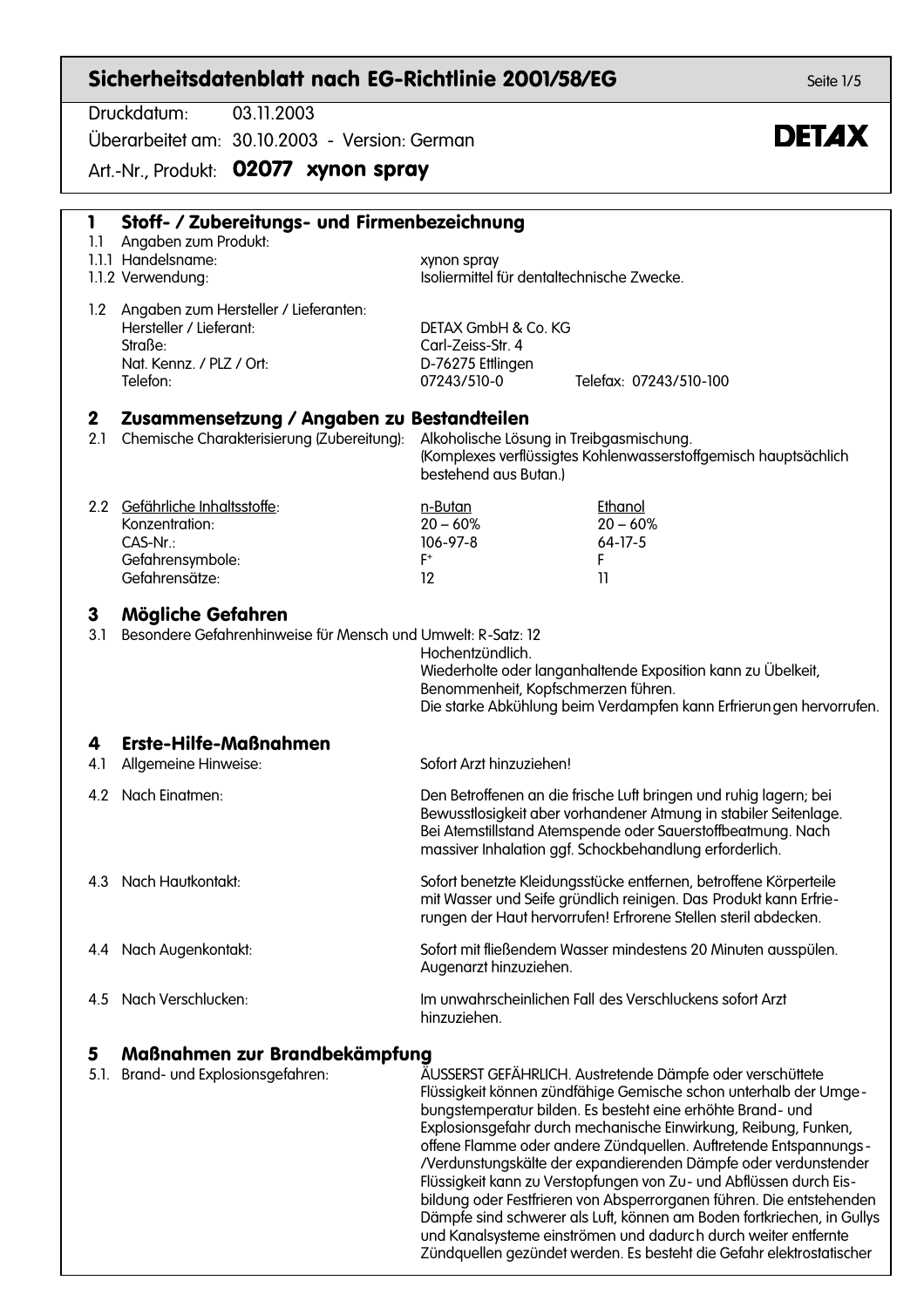### Sicherheitsdatenblatt nach EG-Richtlinie 2001/58/EG

Druckdatum: 03 11 2003

5.2 Geeignete Löschmittel:

Überarbeitet am: 30.10.2003 - Version: German

Art.-Nr., Produkt: 02077 xynon spray

Entladung. Das Produkt kann sich elektrostatisch aufladen, was eine plötzliche funkenartige Entladung zur Folge haben kann.

Schaum, Trockenlöschmittel, Kohlendioxid, Sand oder Erde. Umgebung mit Sprühwasser kühlen. Achtung: Keine Löschversuche unternehmen bevor Zündquelle beseitigt ist.

5.3 Aus Sicherheitsgründen ungeeignete Löschmittel: Keinen scharfen Wasserstrahl verwenden.

5.4 Besondere Gefährdung durch den Stoff oder die Zubereitung selbst, seine Verbrennungsprodukte oder entstehende Gase: Verdampftes Produkt ist schwerer als Luft und befindet sich daher in Bodennähe. Auch entfernt liegende Zündauellen können eine Gefahr darstellen. Unter den Bedinaungen eines unkontrollierten Feuers entstehen komplexe Gas-Aerosol-Gemische, die Kohlenmonoxid, Stickoxide, Ruß, Schwefeldioxid und organische Verbindungen enthalten können.

5.5 Besondere Maßnahmen bei der Brandbekämpfung:

Die Flammen nicht an der Austrittsstelle löschen, da eine unkontrollierte, explosionsartige Rückzündung möglich ist. Den Zufluss des Produktes unterbinden und/oder das Feuer ausbrennen lassen. Zur Kühlung von Behältern ist Wassernebel einzusetzen.

5.6 Besondere Schutzausrüstung bei der Brandbekämpfung:

Einsatzkräfte mit Hitzeschutz und umluftunabhängigem Atemschutz ausrüsten. Entsorgungsarbeiten mit ex-geschützten Geräten durchführen.

#### Maßnahmen bei unbeabsichtigter Freisetzung 6

6.1 Personenbezogene Vorsichtsmaßnahmen: Gaszufluss absperren. Unbeteiligte Personen unverzüglich entfernen. Vom Brand betroffene Behälter mit Wassernebel kühlen-Berstgefahr. Betroffene Räume gründlich belüften. 6.2 Umweltschutzmaßnahmen: Eindringen von Flüssiggas in Kanalisation verhindern - Explosionsgefahr. Örtliche behördliche Vorschriften beachten.

Belüftung achten.

6.3 Verfahren zur Reinigung/Aufnahme:

#### $\overline{\mathbf{z}}$ **Handhabung und Lagerung**

7.1 Handhabuna: Hinweise zum sicheren Umgang: Bei der Arbeit nicht essen, trinken oder rauchen. Hinweise zum Brand- und Explosionsschutz: Maßnahmen gegen statische Aufladung treffen. Von offenen Flammen, Wärme- und Zündquellen fernhalten- nicht rauchen. Gefährdete Behälter mit Wassernebel kühlen. Zündgruppe G-1 (VDE), Explosionsklasse 1 (VDE). 7.2 Lagerung: Anforderung an Lagerräume und Behälter: Lagerung im Freien oder in ausreichend belüfteten Lagerräumen. verbinden Zusammenlagerungshinweise: Nicht zusammenlagern mit Acetylen, Chlor, Stickoxiden, Sauerstoff - Flaschen und Nickeltetracarbonyl.

Weitere Angaben zu den Lagerbedingungen: -

#### Expositionsbegrenzung und Persönl. Schutzausrüstung 8

8.1 Zusätzliche Hinweise zur Gestaltung technischer Anlagen:

Nur an gut belüfteten Orten verwenden.

Seite  $2/5$ 



nicht tiefer als Frdniveau. Alle Tanks oder Geräte erden oder leitend

Verdampfen lassen; evtl. Absaugen am Boden. Dabei auf gute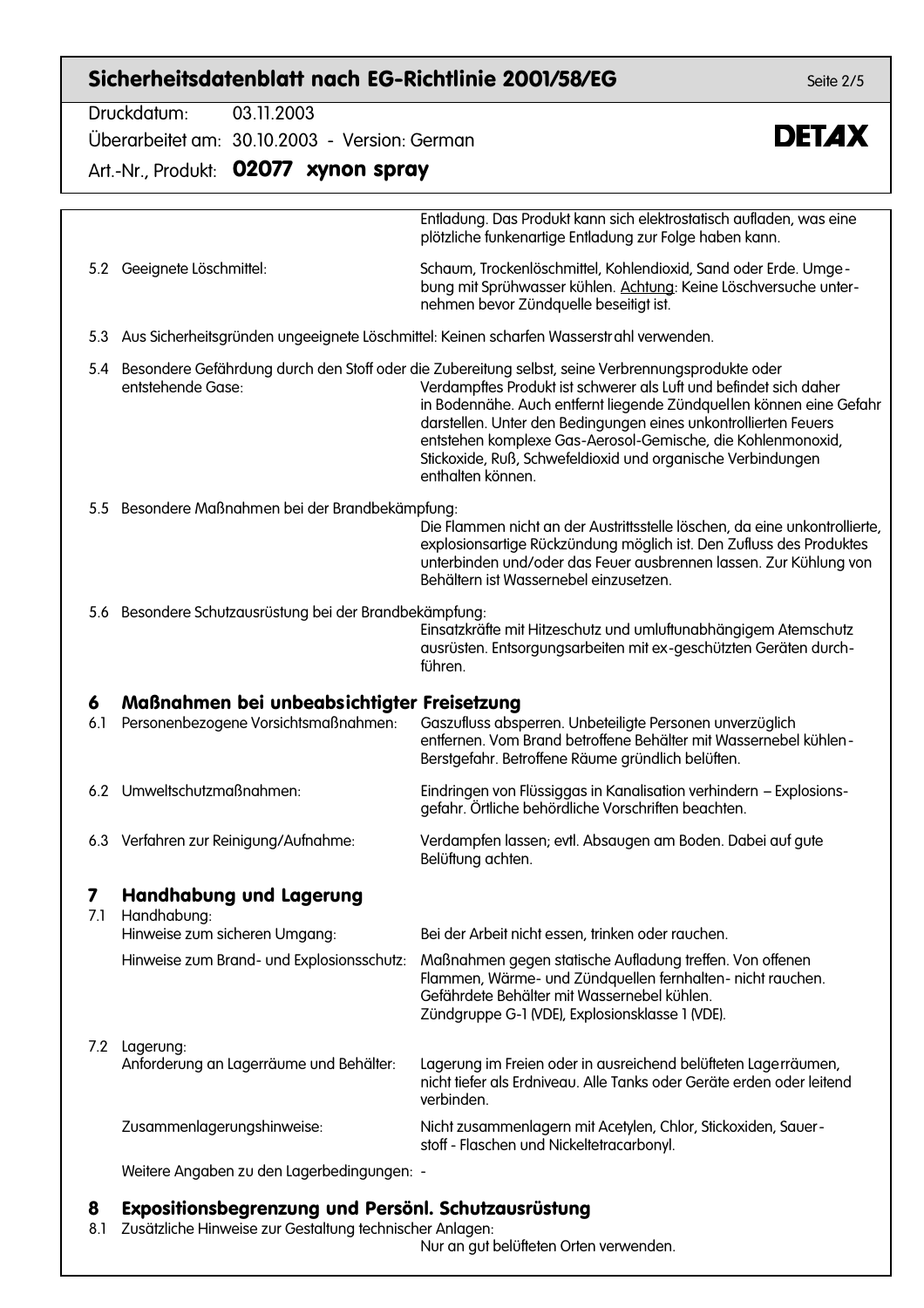## Sicherheitsdatenblatt nach EG-Richtlinie 2001/58/EG

Druckdatum: 03.11.2003 Überarbeitet am: 30.10.2003 - Version: German

Art.-Nr., Produkt: 02077 xynon spray

|     | 8.2 Zugeordnete Stoffe mit arbeitsplatzbezogenen, zu überwachenden Grenzwerten (Luftgrenzwert nach TRGS 900):                                     |                                                                         |                                   |
|-----|---------------------------------------------------------------------------------------------------------------------------------------------------|-------------------------------------------------------------------------|-----------------------------------|
|     |                                                                                                                                                   | <b>MAK-Wert für</b>                                                     | <b>MAK-Wert für</b>               |
|     |                                                                                                                                                   | CAS-Nr. 106-97-8                                                        | CAS-Nr. 64-17-5                   |
|     |                                                                                                                                                   | n-Butan                                                                 | Ethanol                           |
|     |                                                                                                                                                   | 1000 ppm = $2350$ mg/m <sup>3</sup>                                     | 1000 ppm = 1900 mg/m <sup>3</sup> |
|     |                                                                                                                                                   | Überschreitungsfaktor 4                                                 | Überschreitungsfaktor 4           |
|     |                                                                                                                                                   |                                                                         |                                   |
|     | 8.3 Persönliche Schutzausrüstung:<br>Allgemeine Schutz- und Hygienemaßnahmen: Sollten die Raumluftkonzentrationen trotz technischer Vorsichtsmaß- |                                                                         |                                   |
|     |                                                                                                                                                   | nahmen den Arbeitsplatz-Expositionsgrenzwert überschreiten, müssen      |                                   |
|     |                                                                                                                                                   | Maßnahmen zur Absaugung o. ä. ergriffen werden.                         |                                   |
|     | Atemschutz:                                                                                                                                       | Unter normalen Umständen nicht erforderlich. Bei Auftreten höherer      |                                   |
|     |                                                                                                                                                   | Konzentrationen Atemschutzmaske mit Filtertyp AX.                       |                                   |
|     | Handschutz:                                                                                                                                       | Schutzhandschuhe aus PVC oder Nitril-Kautschuk soweit sicherheits-      |                                   |
|     |                                                                                                                                                   | technisch zulässig. Ansonsten Hautschutzcreme verwenden.                |                                   |
|     |                                                                                                                                                   | Wenn eine Einwirkung nicht ausgeschlossen werden kann,                  |                                   |
|     | Augenschutz:                                                                                                                                      | Schutzbrille/Gesichtsschutz tragen.                                     |                                   |
|     | Körperschutz:                                                                                                                                     | Hautkontakt vermeiden. Chemikalienbeständige Schutzkleidung mit         |                                   |
|     |                                                                                                                                                   | langen Ärmeln tragen.                                                   |                                   |
| 9   | Physikalische und chemische Eigenschaften                                                                                                         |                                                                         |                                   |
| 9.1 | Erscheinungsbild:                                                                                                                                 |                                                                         |                                   |
|     | Komprimiertes, verflüssigtes Gas mit Flüssiganteil.<br>Form:                                                                                      |                                                                         |                                   |
|     | Farbe:<br>farblos                                                                                                                                 |                                                                         |                                   |
|     | nach Anis<br>Geruch:                                                                                                                              |                                                                         |                                   |
|     |                                                                                                                                                   |                                                                         |                                   |
| 9.2 | Sicherheitsrelevante Daten:                                                                                                                       |                                                                         | Methode (67/548/EG)               |
|     | Zustandsänderung : =                                                                                                                              | Siedebereich: -12 bis 0 °C                                              | <b>DIN 15356</b>                  |
|     |                                                                                                                                                   | ca. -60 °C                                                              | <b>DIN 51755</b>                  |
|     |                                                                                                                                                   | ca. $365^{\circ}$ C                                                     | <b>DIN 51794</b>                  |
|     |                                                                                                                                                   | ca. 430 °C                                                              |                                   |
|     | Brandförd. Eigenschaften                                                                                                                          |                                                                         |                                   |
|     |                                                                                                                                                   | Kritische Temperatur: 152,03 °C                                         |                                   |
|     |                                                                                                                                                   | Untere: ca. 1,5 Vol. - % obere: ca. 8,5 Vol. -%                         |                                   |
|     |                                                                                                                                                   | ca. 900 kPa bei 70 °C                                                   | <b>DIN 51640</b>                  |
|     |                                                                                                                                                   | ca. 0,57 g/cm <sup>3</sup> bei 15 °C                                    | <b>DIN 51618</b>                  |
|     |                                                                                                                                                   | praktisch unlöslich                                                     |                                   |
|     |                                                                                                                                                   | n.a.                                                                    |                                   |
|     | Verteilungskoeffizient Oktanol/Wasser:                                                                                                            | nicht verfügbar                                                         |                                   |
|     |                                                                                                                                                   | n.a.                                                                    |                                   |
|     | 9.3 Weitere Angaben:                                                                                                                              |                                                                         |                                   |
|     | Thermische Zersetzung                                                                                                                             | nicht verfügbar                                                         |                                   |
|     | 10 Stabilität und Reaktivität                                                                                                                     |                                                                         |                                   |
|     | 10.1 Zu vermeidende Bedingungen:                                                                                                                  | Von Heizquellen, offenen Flammen und anderen Zündquellen                |                                   |
|     |                                                                                                                                                   | fernhalten.                                                             |                                   |
|     | 10.2 Zu vermeidende Stoffe:                                                                                                                       | Kontakt des Produkts mit starken Oxidationsmitteln wie z. B. Chlor oder |                                   |
|     |                                                                                                                                                   | konzentriertem Sauerstoff ist zu verhindern.                            |                                   |
|     |                                                                                                                                                   |                                                                         |                                   |
|     | 10.3 Gefährliche Zersetzungsprodukte:                                                                                                             | Keine gefährlichen Zersetzungsprodukte unter normalen Lagerbedin-       |                                   |
|     |                                                                                                                                                   | gungen.                                                                 |                                   |
|     | 10.4 Weitere Angaben:                                                                                                                             | Bildet mit Luft explosionsfähige Gemische. Kann mit Acetylen, Chlor,    |                                   |
|     |                                                                                                                                                   | Fluor und Stickoxiden heftig reagieren. Explosionsgefahr in Mischung    |                                   |
|     |                                                                                                                                                   | mit Nickeltetracarbonyl und Sauerstoff.                                 |                                   |

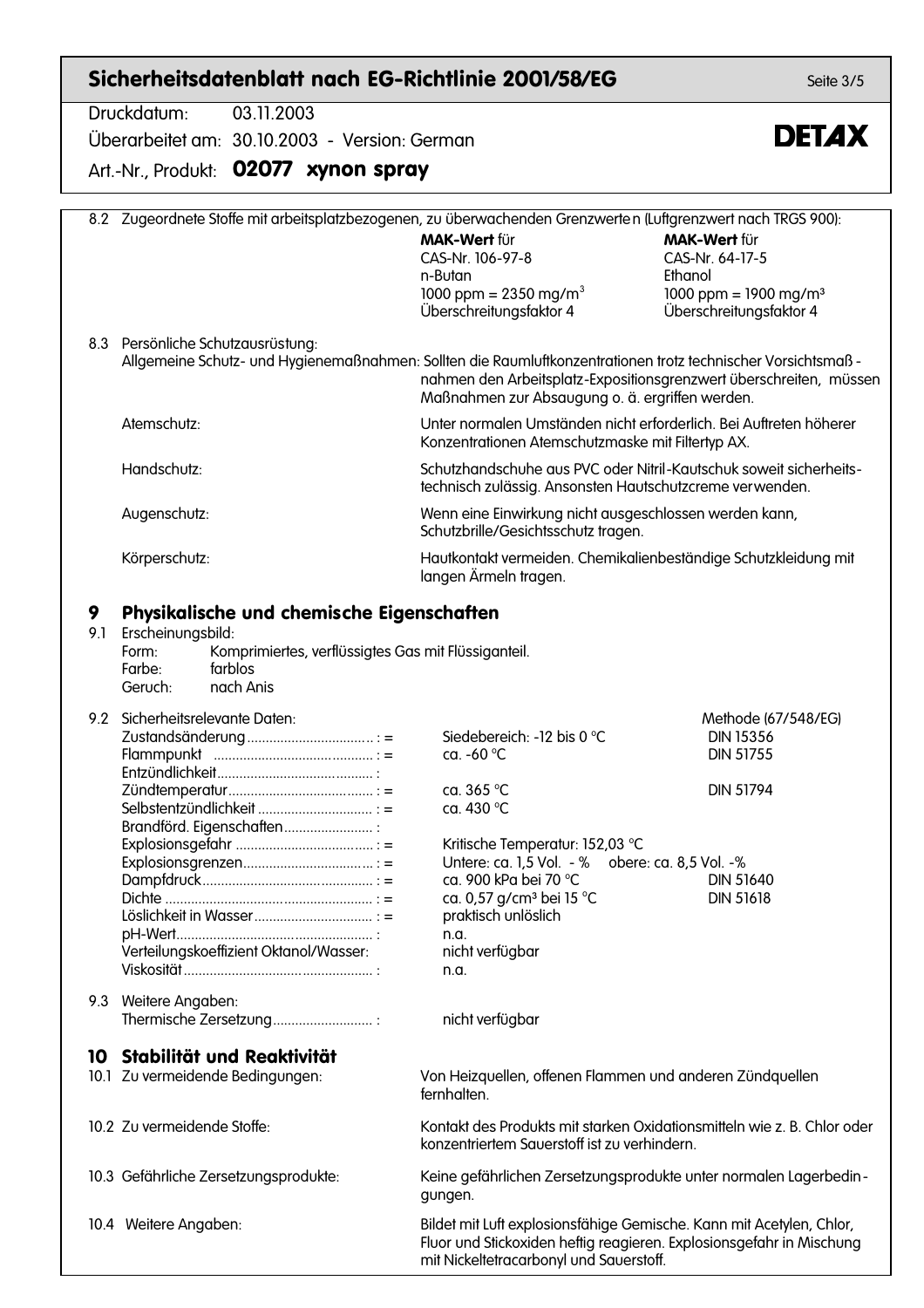### Sicherheitsdatenblatt nach EG-Richtlinie 2001/58/EG

Druckdatum: 03.11.2003 Überarbeitet am: 30.10.2003 - Version: German

Art.-Nr., Produkt: 02077 xynon spray

| 11   | Angaben zur Toxikologie                                                                                                                                                                                                                                                                                                |                                                                                                                                                                                                                                                                                                                                                                                   |
|------|------------------------------------------------------------------------------------------------------------------------------------------------------------------------------------------------------------------------------------------------------------------------------------------------------------------------|-----------------------------------------------------------------------------------------------------------------------------------------------------------------------------------------------------------------------------------------------------------------------------------------------------------------------------------------------------------------------------------|
|      | 11.0 Allgemeines:                                                                                                                                                                                                                                                                                                      | Das Produkt wirkt in hohen Konzentrationen narkotisch und erstickend.<br>Symptome: Schläfrigkeit, Schwindelgefühl, Bewusstlosigkeit. Wiederholte<br>oder langanhaltende Exposition kann zu Übelkeit, Benommenheit, Kopf-<br>schmerzen führen. Die Flüssigkeit kann beim Verdampfen auf der Haut<br>schwere Erfrierungen, am Auge eine Schädigung des Augengewebes<br>hervorrufen. |
|      | 11.1 Akute Toxizität:<br>Akute inhalative Toxizität (LC $_{50}$ ):                                                                                                                                                                                                                                                     | 659 g/m <sup>3</sup> (4 Std.)<br>Spezies Ratte<br>Spezies Maus<br>680 g/m <sup>3</sup> (2 Std.)<br>Quelle Literatur<br>Die o.a. Daten beziehen sich auf die Komponente n-Butan.                                                                                                                                                                                                   |
| 12   | Angaben zur Ökologie                                                                                                                                                                                                                                                                                                   |                                                                                                                                                                                                                                                                                                                                                                                   |
| 12.1 | Angaben zur Elimination (Persistenz und Abbaubarkeit):                                                                                                                                                                                                                                                                 | Flüssiggaskomponenten haben eine kurze Halbwertszeit und sind<br>somit nicht persistent in der Atmosphäre.<br>Sie werden in der Luft photochemisch oxidiert.                                                                                                                                                                                                                      |
|      | 12.2 Verhalten in Umweltkompartimenten:                                                                                                                                                                                                                                                                                | Keine Daten bekannt.                                                                                                                                                                                                                                                                                                                                                              |
|      | 12.3 Ökotoxische Hinweise:                                                                                                                                                                                                                                                                                             | Wassergefährdungsklasse: Nicht wassergefährdend.                                                                                                                                                                                                                                                                                                                                  |
|      | Verhalten in Kläranlagen (Bakterientoxizität: Atmungs-/Vermehrungshemmung):                                                                                                                                                                                                                                            | Keine Daten bekannt.                                                                                                                                                                                                                                                                                                                                                              |
|      | 12.4 Weitere ökologische Hinweise:                                                                                                                                                                                                                                                                                     | Nicht in Abwasser gelangen lassen. Größere Mengen nicht in<br>Erdreich und Gewässer gelangen lassen.                                                                                                                                                                                                                                                                              |
| 13   | <b>Hinweise zur Entsorgung</b>                                                                                                                                                                                                                                                                                         |                                                                                                                                                                                                                                                                                                                                                                                   |
|      | 13.1 Produkt:                                                                                                                                                                                                                                                                                                          | Empfehlung: Übergabe an zugelassene Entsorgungsunternehmen.<br>Örtliche behördliche Vorschriften sind zu beachten.                                                                                                                                                                                                                                                                |
|      |                                                                                                                                                                                                                                                                                                                        | Abfallschlüssel-Nr.: 16 05 05 (AVV).                                                                                                                                                                                                                                                                                                                                              |
|      | 13.2 Ungereinigte Verpackungen:                                                                                                                                                                                                                                                                                        | Empfehlung: Behälter vollständig entleeren. Verpackungen sind unter<br>Beachtung der jeweils geltenden örtlichen/nationalen Bestimmungen<br>bevorzugt einer Wiederverwendung bzw. Verwertung zuzuführen.                                                                                                                                                                          |
| 14   | Transportvorschriften<br>14.1 Landtransport ADR/RID und GGVS/GGVE:<br>GGVS/GGVE Klasse :<br>Kl.-Code 5F<br>2.1<br>ADR/RID Klasse<br>Kl.-Code 5F<br>2.1<br>23<br>Warntafel - Gefahr-Nr<br>Bezeichnung des Gutes :<br>Bemerkungen:<br>Enthält Butan, Ethanol<br>Versandsymbole :<br>Gefahrenzettel 2.1<br>LQ Land<br>1 L | Stoff-Nr.: 1950<br>Aerosole (Druckgaspackungen)                                                                                                                                                                                                                                                                                                                                   |
|      | 14.2 Binnenschifftransport ADN/ADNR:<br>Bemerkungen                                                                                                                                                                                                                                                                    |                                                                                                                                                                                                                                                                                                                                                                                   |
|      | 14.3 Seeschifftransport IMDG/GGVSee:<br>IMDG/GGVSee-Klasse :<br>Label 2.1<br>2.1<br>$F-D, S-U$<br>EmS-Nr.<br>Marine pollutant<br>nein<br>Richtiger techn. Name:<br>Technischer Name<br><b>Flammable Gas</b><br>Proper ship.name:<br>Bemerkungen:                                                                       | <b>UN-Nr. 1950</b><br>Aerosols (contains butane, ethanol)                                                                                                                                                                                                                                                                                                                         |

Seite 4/5

# **DETAX**